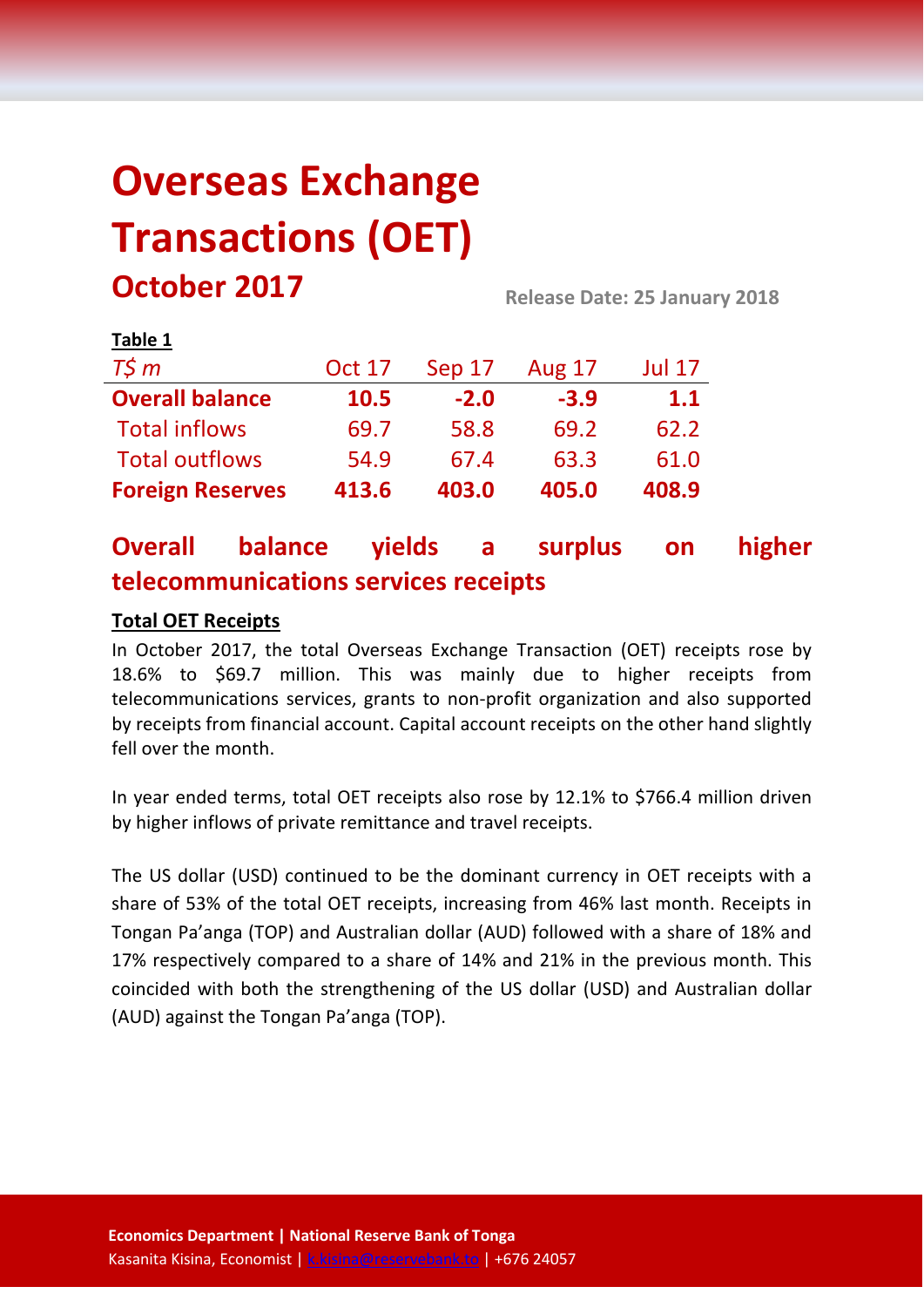#### **Current Account Receipts**

In October 2017, the current account receipts rose by 18.0% to \$56.7 million. This was mainly due to higher service receipts particularly telecommunication services which were partly net off by the decrease in travel receipts. Both transfer and export receipts supported the trend while primary income receipts declined over the month. Over the year, current account receipts rose by 15.1% driven mainly by higher private transfer and travel receipts. Current account receipts accounted for 81% of the total OET receipts in October 2017.

Service receipts rose over the month by \$3.1 million (19.1%) to \$19.1 million. This was driven by higher receipts from other services particularly telecommunication services receipts. On the other hand, travel receipts decreased by \$1.6 million mainly personal travel receipts. In year ended terms, service receipts rose by \$35.7 million (23.7%) to \$186.5 million, of which 62.5% were from travel



receipts and the remaining 37.5% were from the other services. This coincided with the rise in international arrivals by 7.5% over the year.

Transfer receipts also rose by \$3.4 million (11.9%) from \$28.7 million last month to \$32.1 million. Non-profit transfer receipts mainly funds for local churches was the main driver with a rise of \$2.6 million (89.0%) over the month to \$5.6 million. Official transfer receipts supported the trend with an increase of \$0.8 million driven mainly by receipts of Government grants. Private transfer receipts



on the other hand remained the same from last month at \$23.0 million. Transfer receipts accounted for 46% of the total OET receipts. In year ended terms, total transfer receipts rose by \$47.3 million (13.2%) to \$405.9 million, driven by higher private transfers, particularly receipts for family support.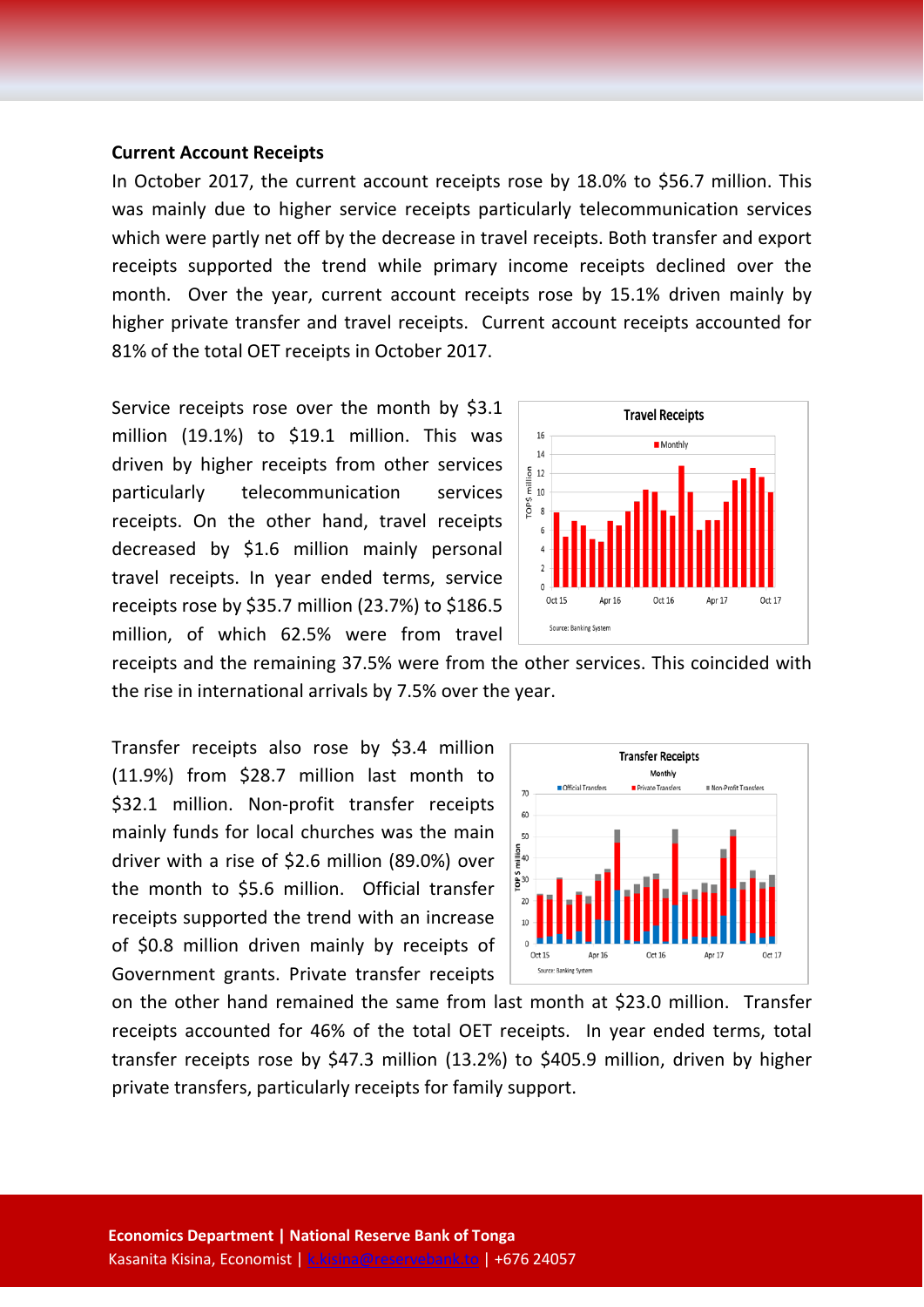The export proceeds rose over the month by \$2.4 million. Agricultural export proceeds rose the most by \$2.1 million, attributed mainly to rise in squash export receipts, reflecting the harvest season. Both marine and other export proceeds also rose slightly by \$0.1 million and \$0.2 million, respectively. Over the year, the total export proceeds rose by \$5.8 million of which \$3.2 million were agricultural exports proceeds.



On the other hand, primary income receipts slightly fell by \$0.2 million over the month due to lower receipts of wages by residents who worked overseas. Over the year, primary income receipts declined by \$5.3 million mainly due to lower receipts of wages of residents working overseas.

#### **Financial Account & Capital Account Receipts**

Financial account receipts for October 2017 rose by \$2.3 million to \$8.2 million, mainly due to higher interbank transfers. Direct investment slightly fell by \$0.1 million while portfolio investment continued to record no receipts in October 2017. Capital account receipts remained the same over the month at \$4.9 million. Private capital transfer receipts were \$3.8 million while official capital transfer receipts were \$1.1 million. Over the year to October 2017, financial account receipts declined by \$17.0 million to \$92.3 million while the receipts on the capital account rose by \$16.0 million to \$39.5 million.

#### **Total OET Payments**

Total OET payments fell by \$12.4 million (18.5%) to \$54.9 million, mainly due to lower financial account payments. In year ended term, total OET payments rose by \$67.7 million (11.3%) to \$666.0 million, attributed to higher import and direct investment payments, particularly for wholesale & retail goods and intercompany funds payments.

The USD remained the top currency for OET payments in October 2017, rising from a share of 50% last month to 60%. The NZD payments followed with a share of 26% of the total OET payments over the month.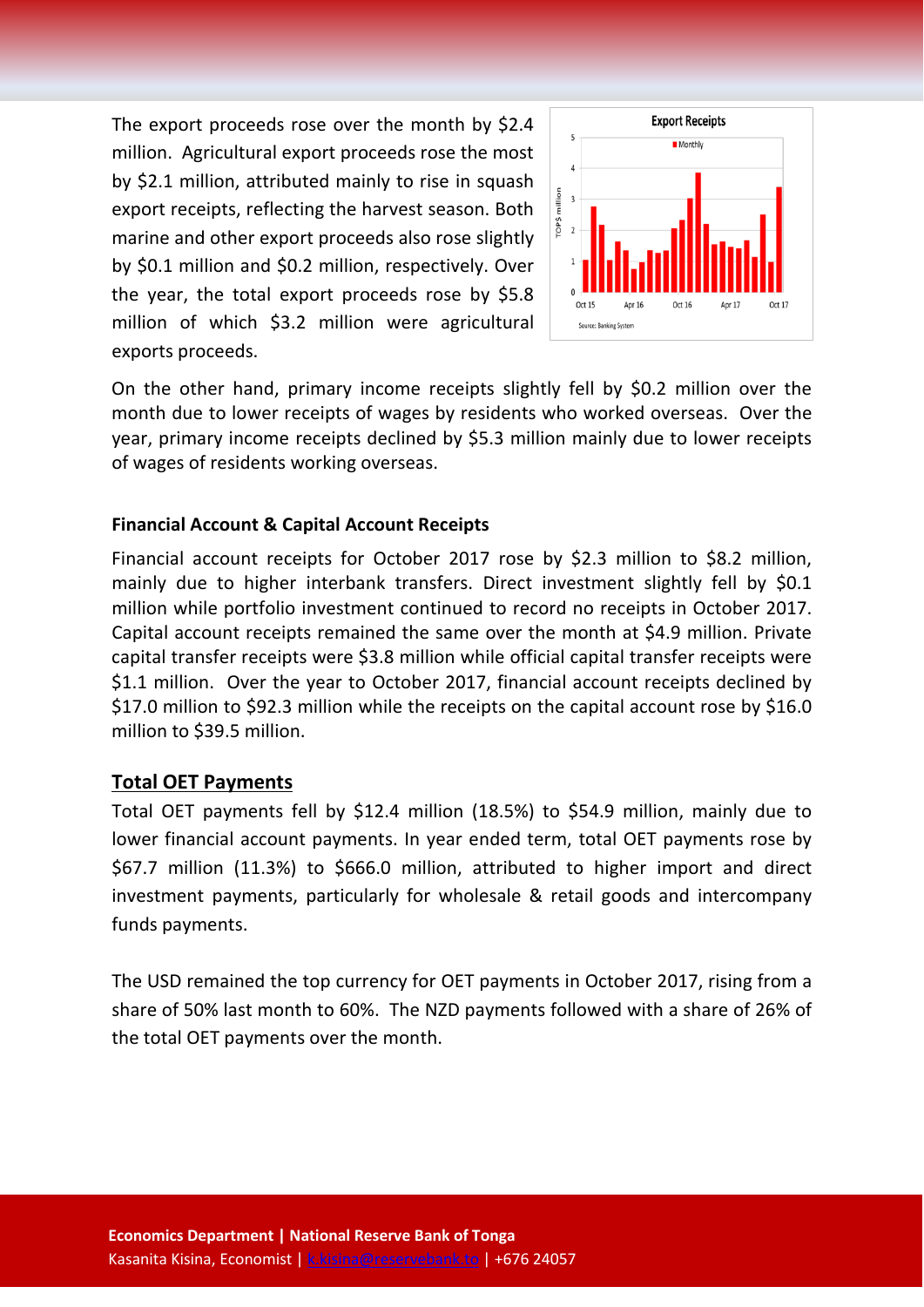#### **Current Account Payments**

Current account payments fell over the month by \$4.0 million (7.0%) to \$53.4 million. All major categories of current account payments declined with the exception of transfer payments. In annual terms, the total current account payments rose by \$58.2 million (10.4%) to \$616.1 million, attributed mainly to higher imports and primary income payments. Current account payments accounted for 92.5% of the total OET payments.

Service payments declined over the month by \$2.6 million to \$11.0 million due to a fall in freight payments by shipping companies. In year ended terms, service payments rose by 8.0% to \$142.0 million attributed mainly to higher payments of transport services.

Primary income payments also fell by \$2.6 million over the month, due mainly to lower payments of interest on external loans, deposits and other liabilities. In year ended terms, primary income payments rose \$11.7 million (48.7%) to \$35.7 million, driven by higher payments of interest on external loans, deposits and other liabilities.

Total import payments slightly fell by \$0.1 million to \$33.7 million. This was attributed mainly to a decrease in payments for imports of oil, construction goods and government goods by \$2.4 million. This was partly outweighed by a \$2.3 million rise in payments for imports of motor vehicles and wholesale & retail goods. Over the year, total import payments rose by \$45.3 million to \$383.8 million, driven mainly by higher



wholesale & retail import payments which rose by \$81.9 million. This coincided with the rise in container registrations over the year by 15.3%.

On the other hand, transfer payments rose by \$1.2 million (33.0%) to \$4.7 million. Both private and non-profit transfer payments rose by \$1.0 million and \$0.2 million respectively while official payment continued to record no payment during the month. In year ended terms, total transfer payments declined by \$9.2 million to \$54.6 million, due mainly to lower private transfer payments particularly gifts sent to families and relatives abroad.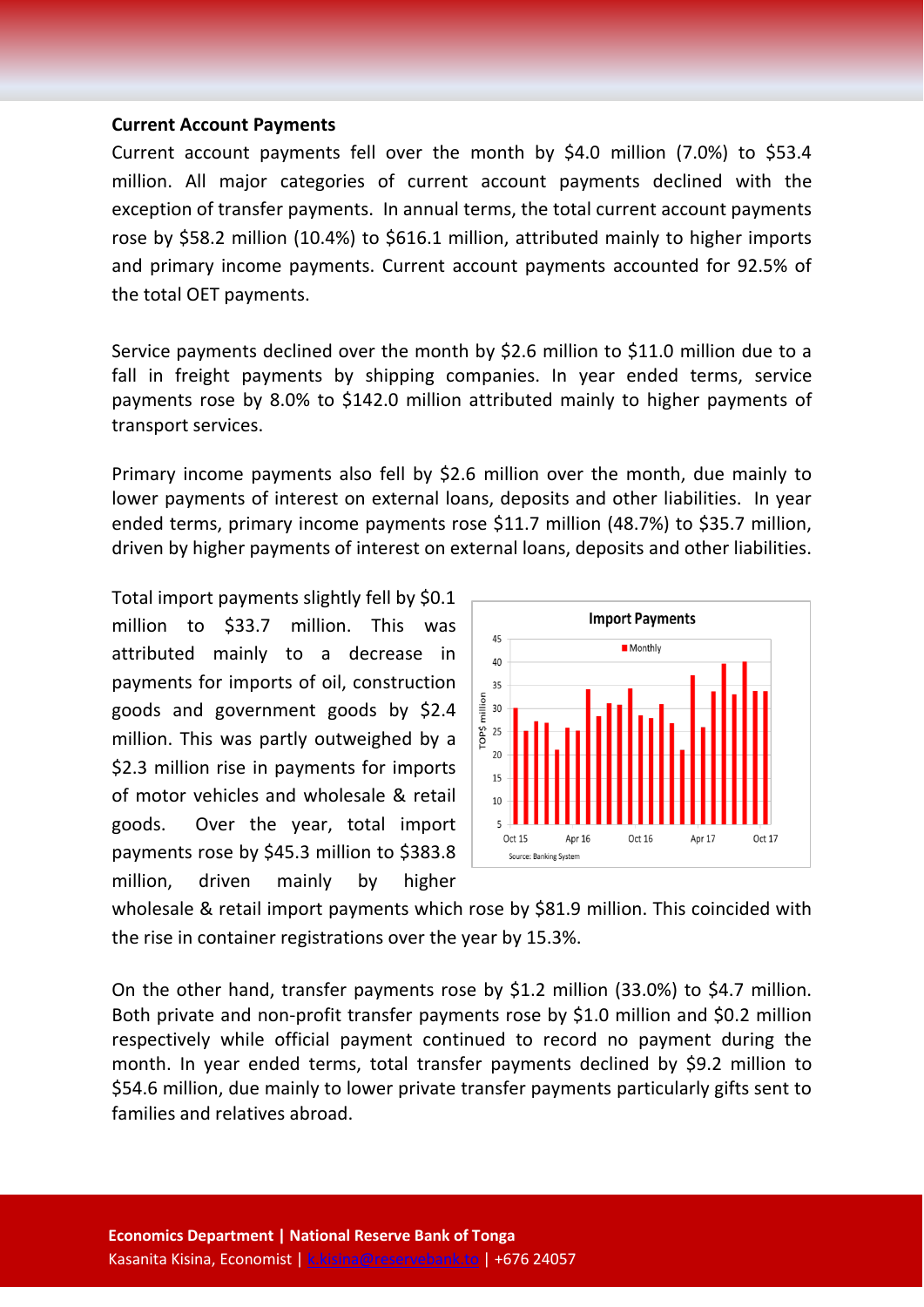#### **Capital & Financial Account Payments**

Financial account payments for the month of October 2017 declined by \$8.2 million to \$1.5 million, mainly due to lower direct investment payments. Other investment slightly fell by \$1.5 million while portfolio investment continued to record no payments in October 2017. Capital account payments slightly fell over the month by \$0.2 million. Private transfer payments drove this decline while official capital transfer payments continued to record no payments in October 2017. Over the year to October 2017, financial account payments rose by \$9.4 million to \$47.2 million while capital account payments remained the same at \$2.6 million.

### **Overall Balance & Foreign reserves**

The balance of Overseas Exchange Transactions recorded a surplus of \$10.5 million for the month of October 2017 after the deficit balance of \$2.0 million in September 2017. This contributed to the rise in the official foreign reserves to \$413.6 million in October 2017, sufficient to cover  $7.6<sup>1</sup>$  $7.6<sup>1</sup>$  $7.6<sup>1</sup>$  months of imports, which remained above the Reserve Bank's minimum range of 3-4 months of imports.

The foreign reserves is anticipated to remain comfortably above the minimum range, given the expectation of on-going remittance receipts, Government receipts from donor partners for technical assistance & other current expenditures and for investment projects or capital expenditures which partly offset the higher anticipated import payments.





<span id="page-4-0"></span> $1$  Method of calculation changed in February 2017 to include imports of both goods and services (previous method used imports of goods only)